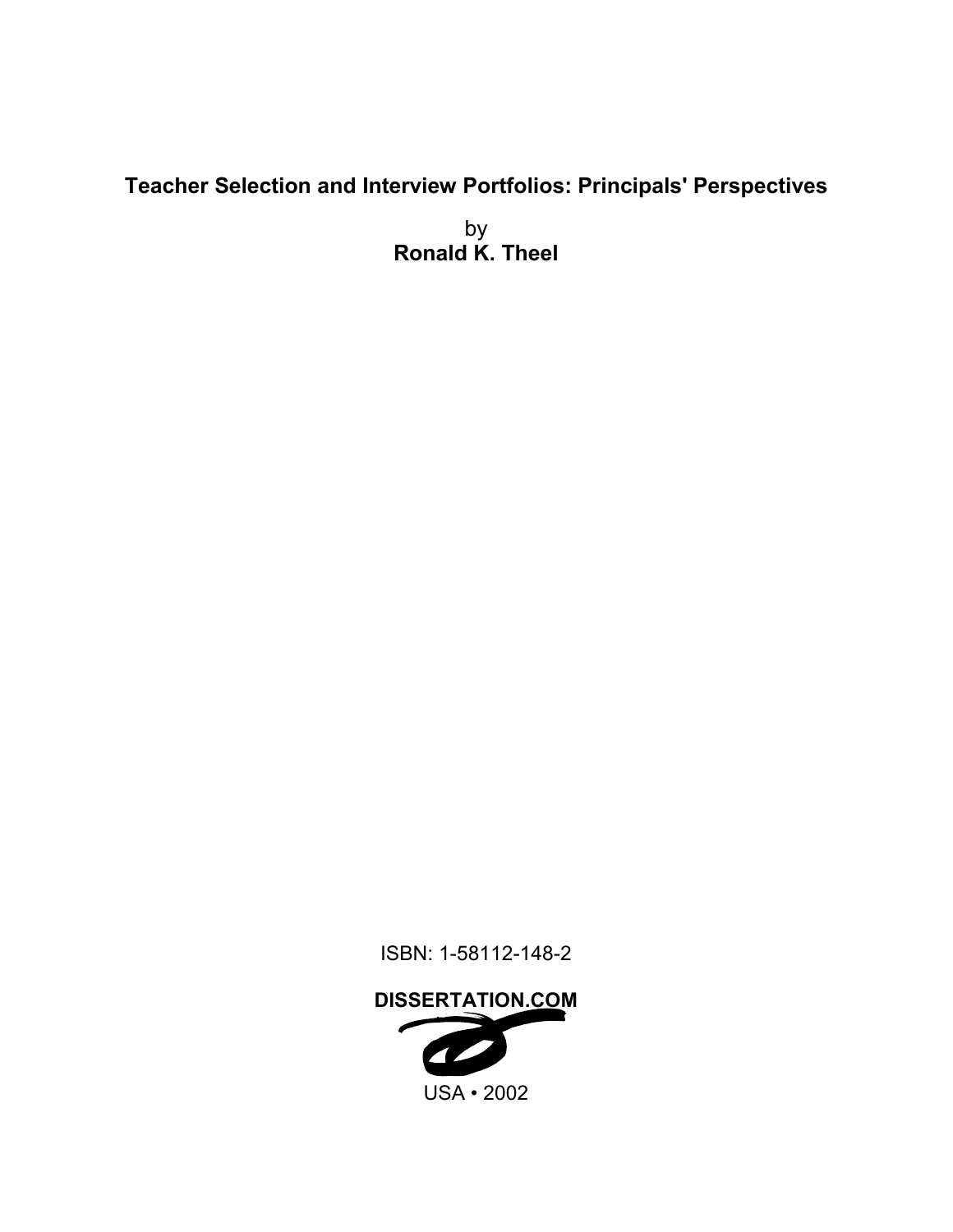*Teacher Selection and Interview Portfolios: Principals' Perspectives* 

Copyright © 2001 Ronald K. Theel All rights reserved.

> Dissertation.com USA • 2002

ISBN: 1-58112-148-2

www.dissertation.com/library/1121482a.htm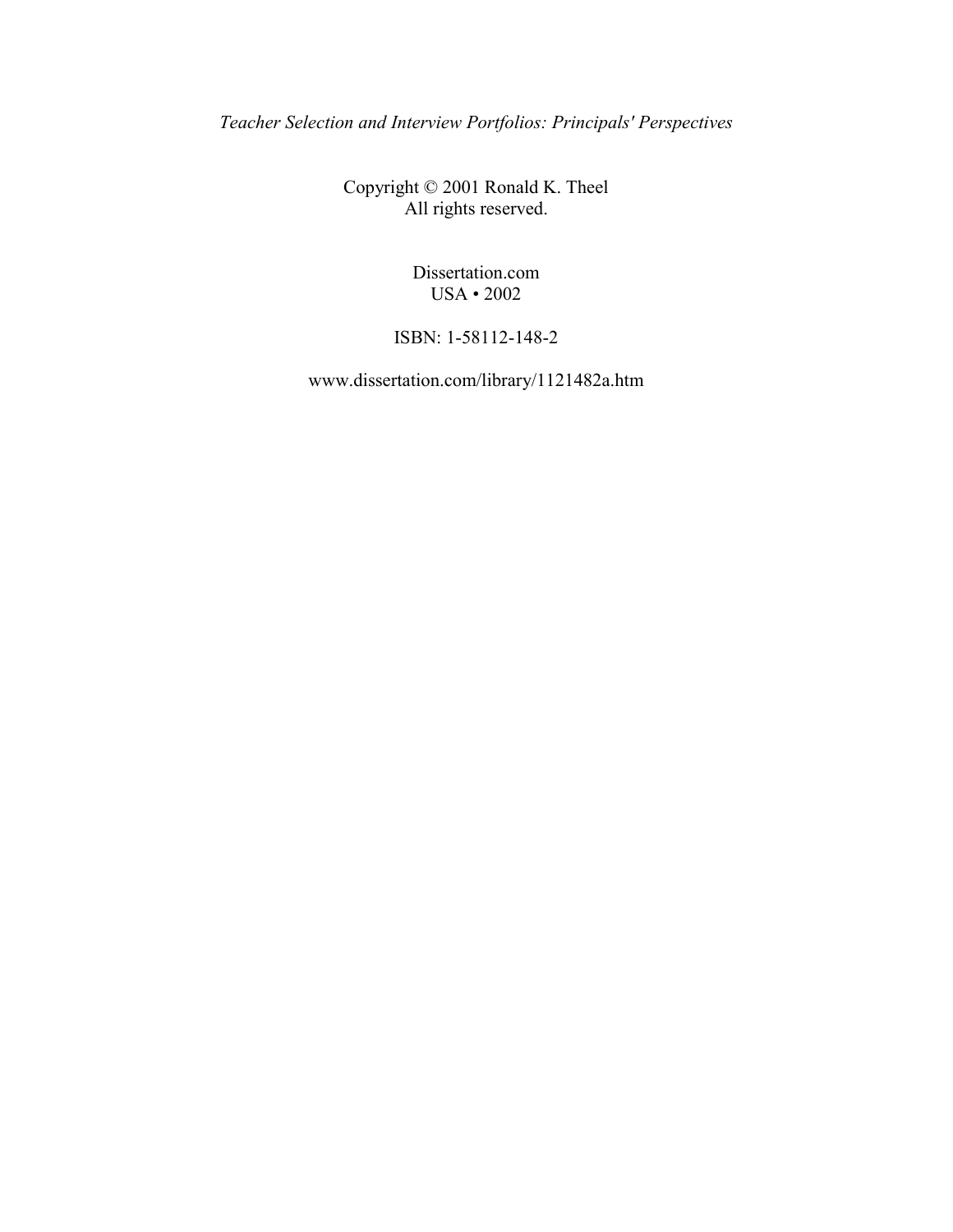#### Abstract

## Teacher Selection and Interview Portfolios: Principals' Perspectives

 The major research questions for this study were: (a) What forms do teacher interview portfolios take? (b) What meaning do school principals make of these portfolios? (c) How, if at all, are teacher portfolios being used by principals in deciding whom to hire?

 This was a case study using qualitative research procedures. The study was situated in the hiring policies and practices of Central City School District from 1995 to 1999. Semi-structured interviews of 18 k-12 principals and 4 key informants were primary means of data gathering. Document analyses supplemented interview data.

### Findings

 Interview portfolios typically consisted of lesson plans; photographs of projects, activities, and teacher-student interactions; and supporting examples of classroom practice. Statements of educational philosophy, credentials, letters of reference, transcripts, and other background information were also included.

 Most principals viewed portfolios as a way for candidates to express their educational beliefs, illustrate skills and methods, and supplement the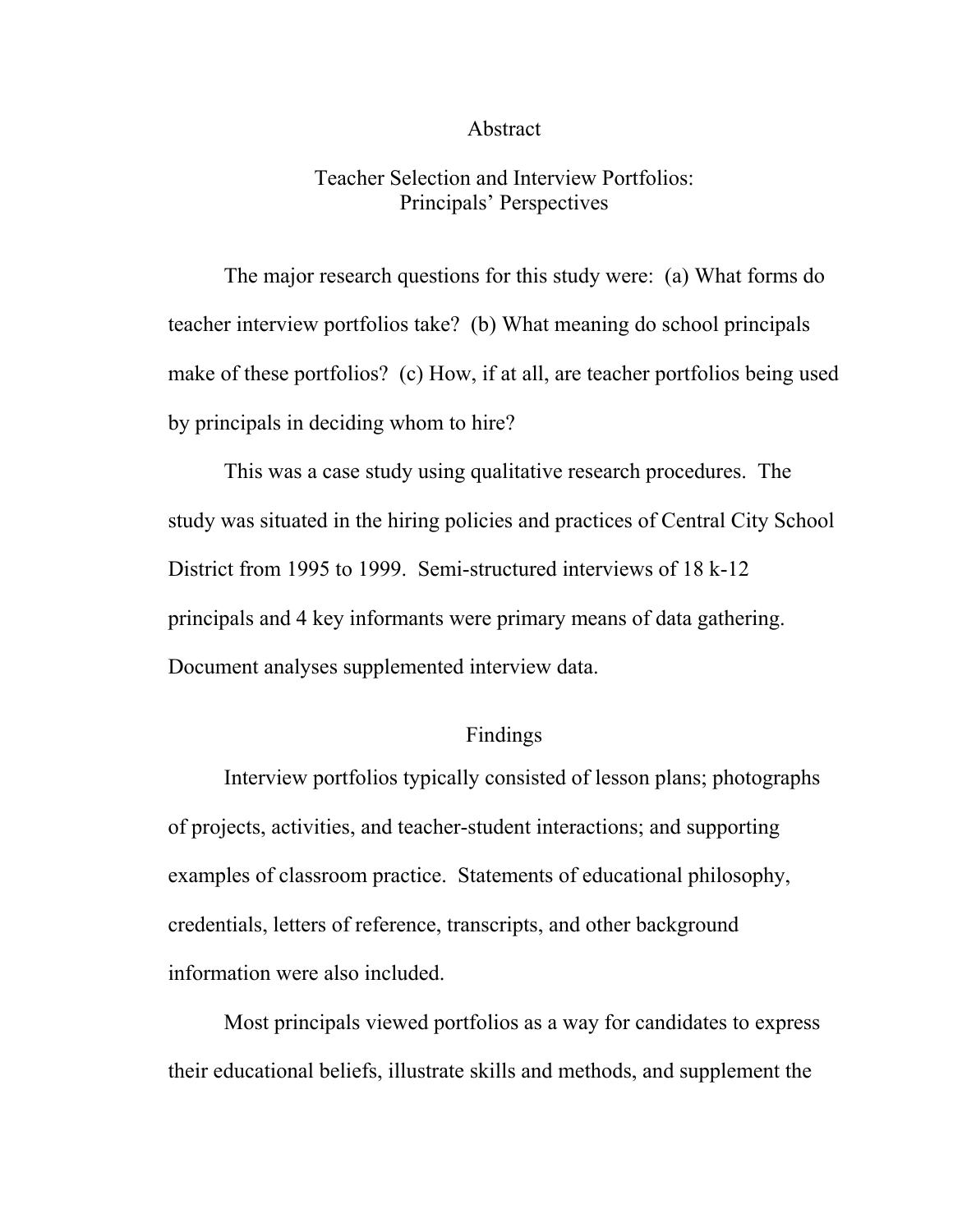interview with examples from applicants' experience. Principals expressed a desire for more evidence of having used the portfolio development process as a means of reflection and introspection.

Overall, interview portfolios were not key contributors to principals<sup>7</sup> hiring decisions. The reasons for this varied. Some principals mentioned time constraints during interviews. Others expressed skepticism that portfolios provided meaningful evidence of candidates' teaching ability and people skills.

# Propositions

 Propositions and implications for future research center on portfolio format and assessment criteria, authenticity and self-knowledge, selection interview procedures, teacher preparation, teacher recruitment and hiring, and information management in Central City School District. Perhaps one of the most valuable benefits of the portfolio process lies in the development of a new norm for the profession: placing discussion and debate about what constitutes "*good teaching*" into a public forum.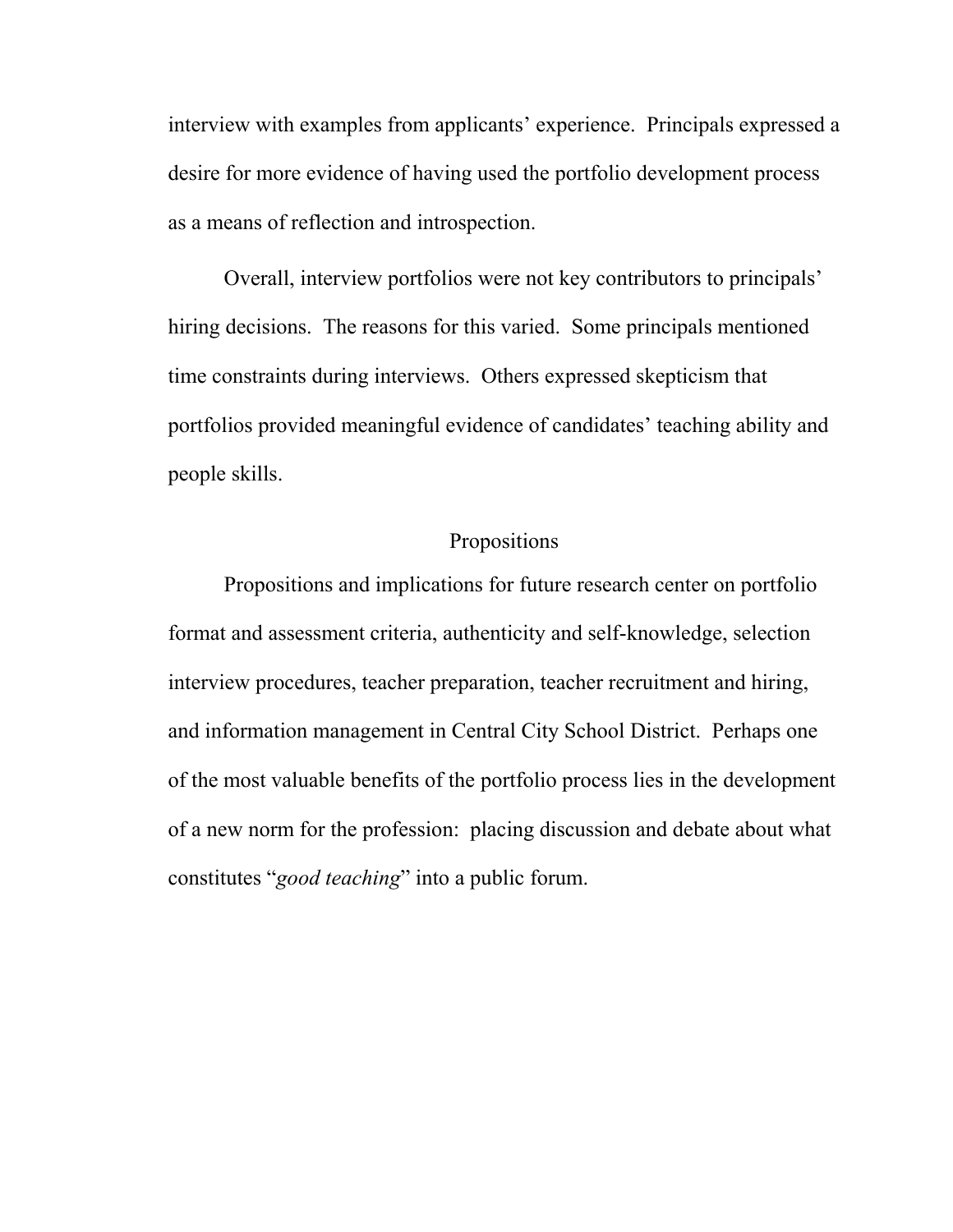# TEACHER SELECTION AND INTERVIEW PORTFOLIOS: PRINCIPALS' PERSPECTIVES

by RONALD K. THEEL B.A. Allegheny College, 1975 M.L.S. University at Buffalo, 1976 C.A.S. State University College at Oswego, 1990

# DISSERTATION

Submitted in partial fulfillment of the requirements for the degree of Doctor of Education in Educational Administration in the Graduate School of Syracuse University

December 2001

Approved

Dr. Marilyn Tallerico

 $\mathcal{L}_\text{max}$ 

Date  $\Box$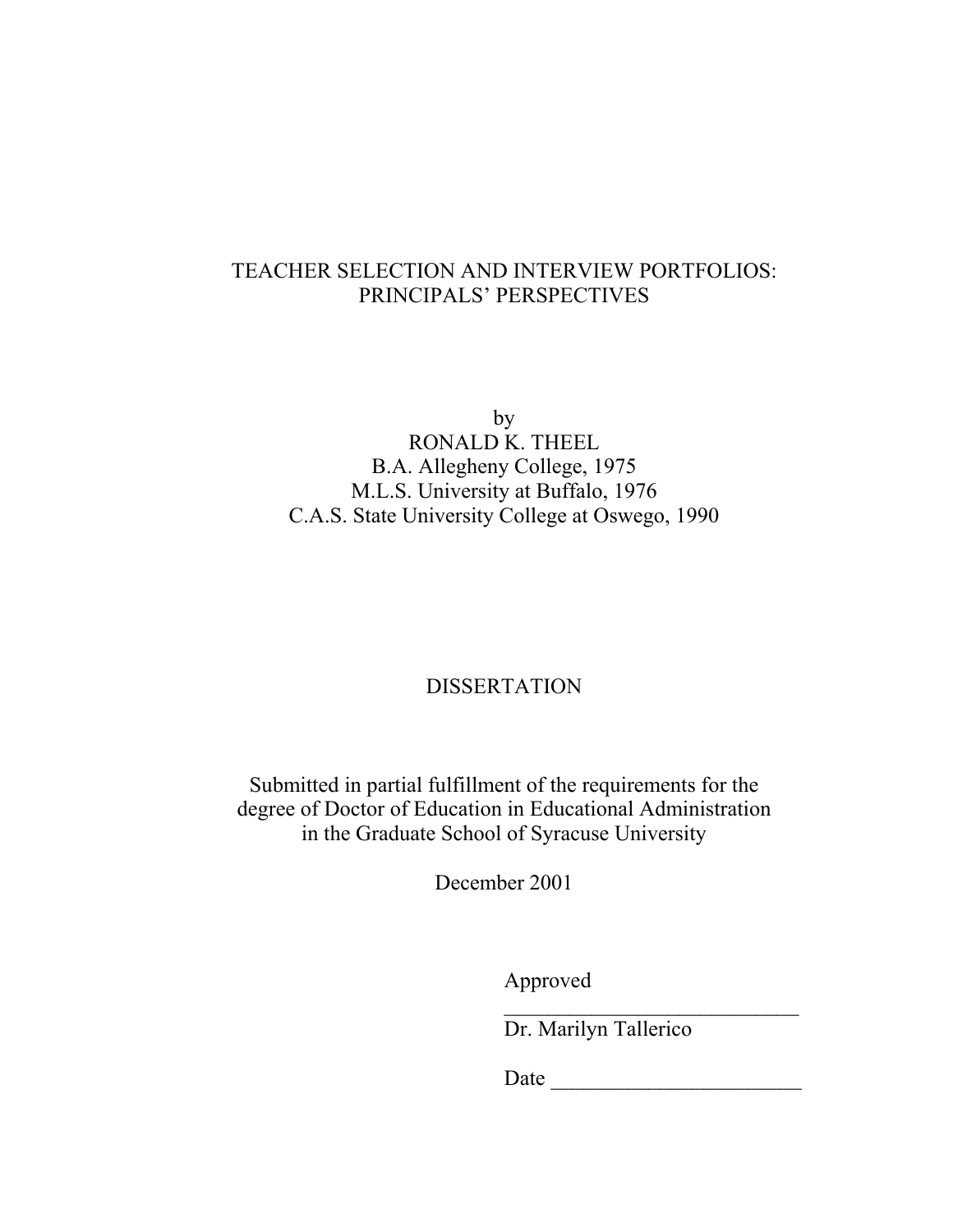Copyright 2001 Ronald K. Theel

All rights reserved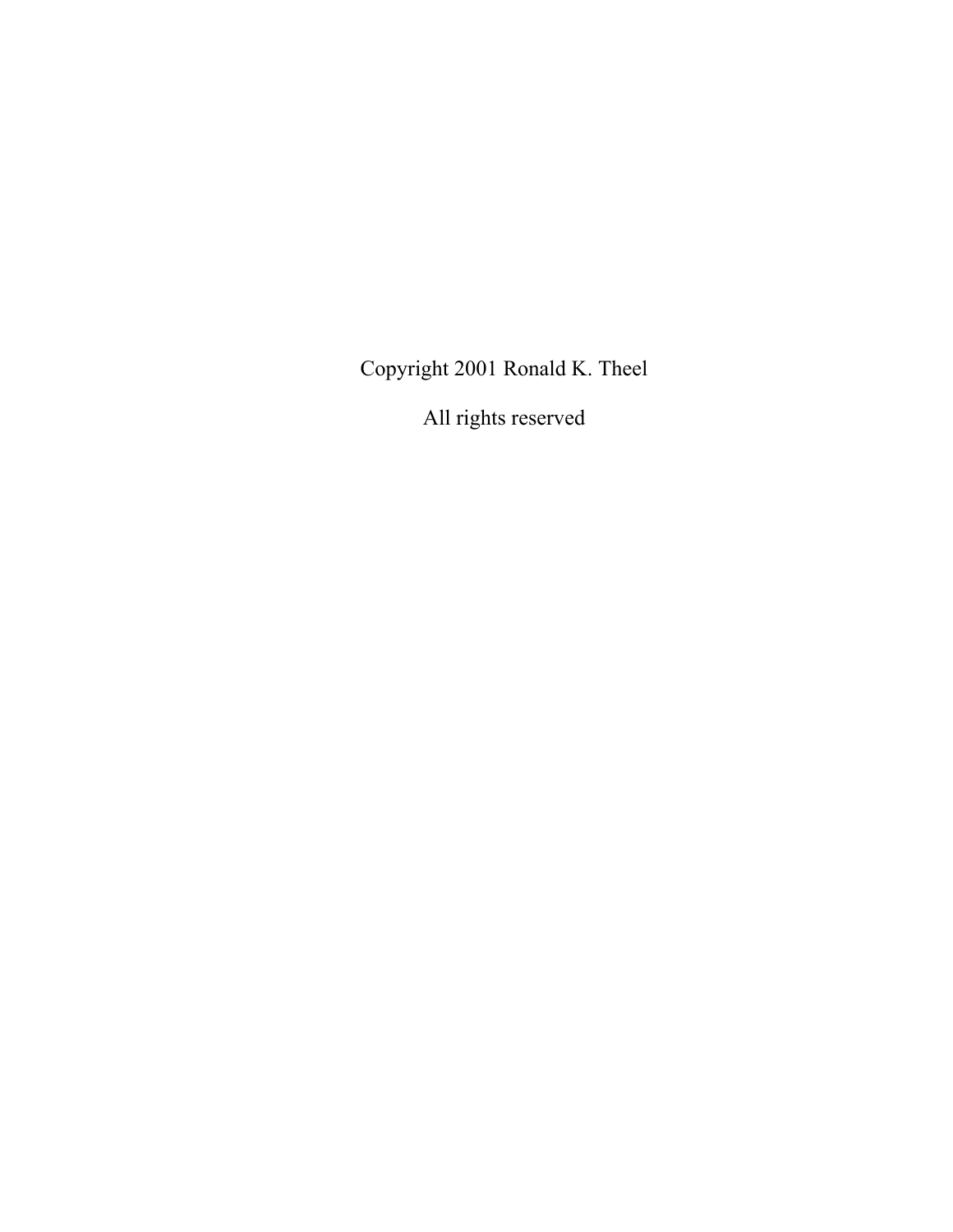[Committee Approval Page]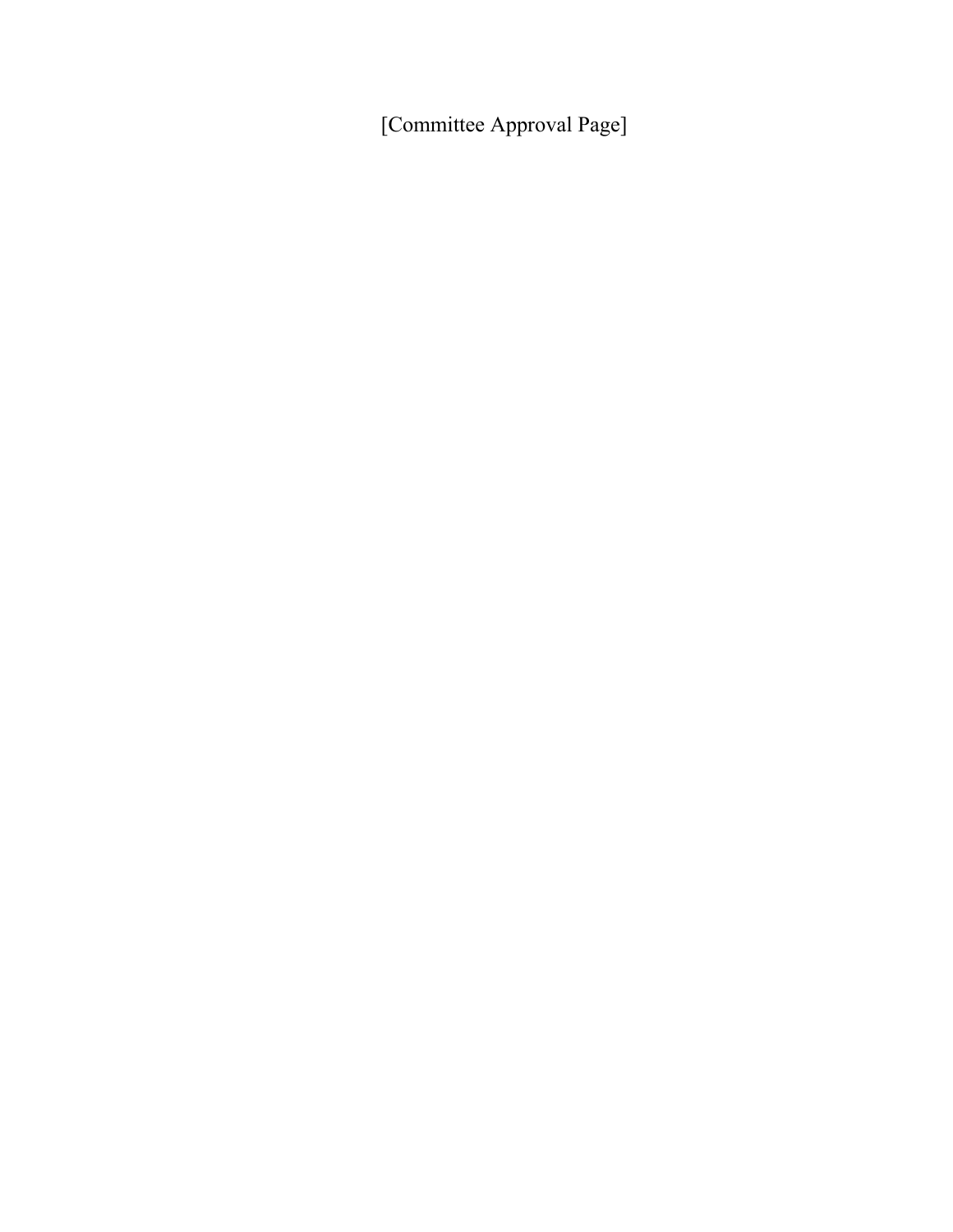# Table of Contents

| <b>CHAPTER 1:</b>                              |  |
|------------------------------------------------|--|
|                                                |  |
|                                                |  |
|                                                |  |
|                                                |  |
|                                                |  |
|                                                |  |
|                                                |  |
|                                                |  |
|                                                |  |
|                                                |  |
|                                                |  |
|                                                |  |
|                                                |  |
|                                                |  |
|                                                |  |
|                                                |  |
|                                                |  |
|                                                |  |
| Interpersonal Communication and the Employment |  |
|                                                |  |
|                                                |  |
|                                                |  |
| CHAPTER 3: RESEARCH METHODS AND CONTEXT42      |  |
|                                                |  |
|                                                |  |
|                                                |  |
|                                                |  |
|                                                |  |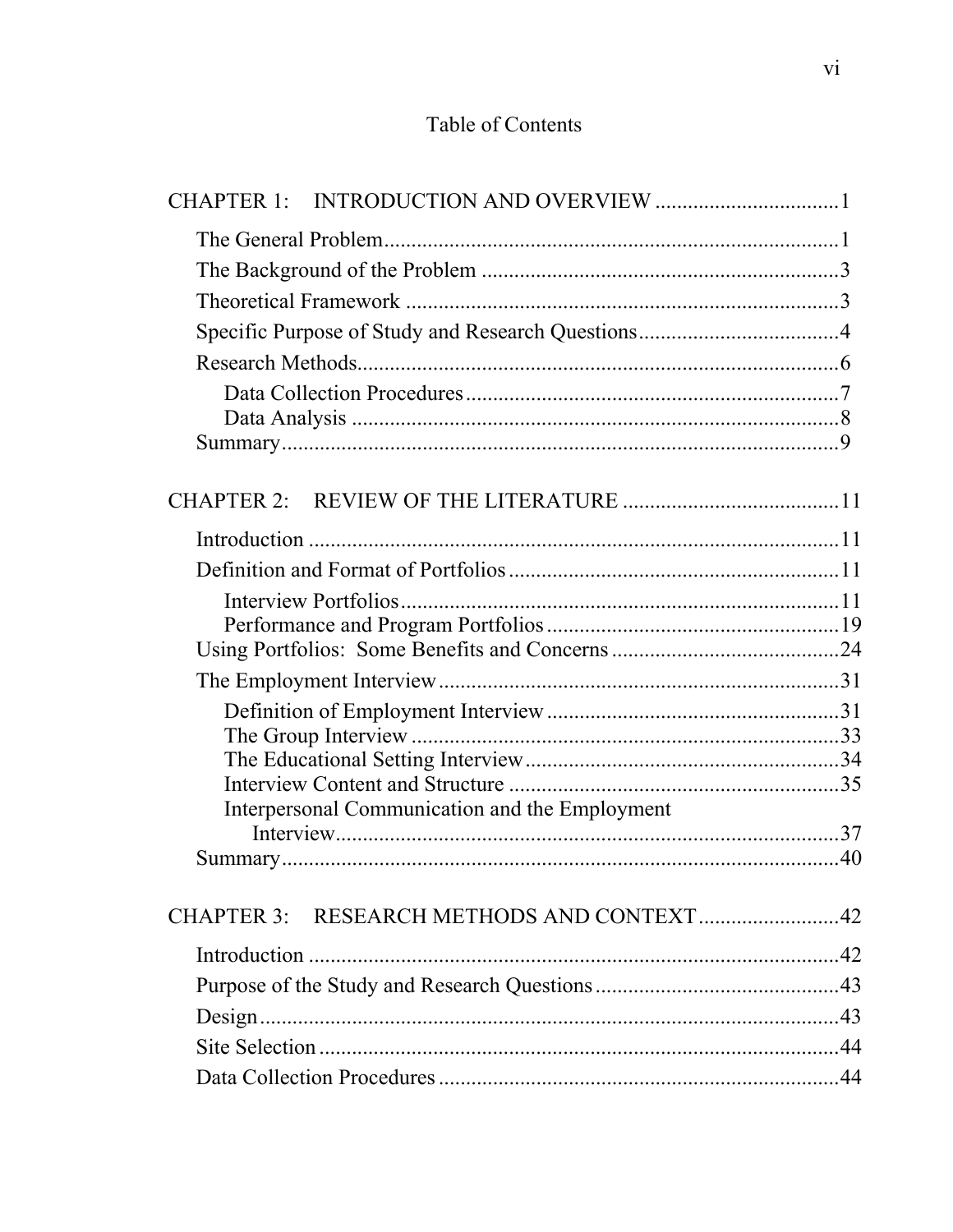| CHAPTER 4: PORTFOLIOS: FORM, SUBSTANCE, AND             |  |
|---------------------------------------------------------|--|
|                                                         |  |
|                                                         |  |
|                                                         |  |
|                                                         |  |
|                                                         |  |
|                                                         |  |
| <b>Philosophy Statements</b>                            |  |
|                                                         |  |
|                                                         |  |
| Inconsistencies in Assessments of Exemplary and Typical |  |
|                                                         |  |
|                                                         |  |
|                                                         |  |
|                                                         |  |
|                                                         |  |
|                                                         |  |
|                                                         |  |
|                                                         |  |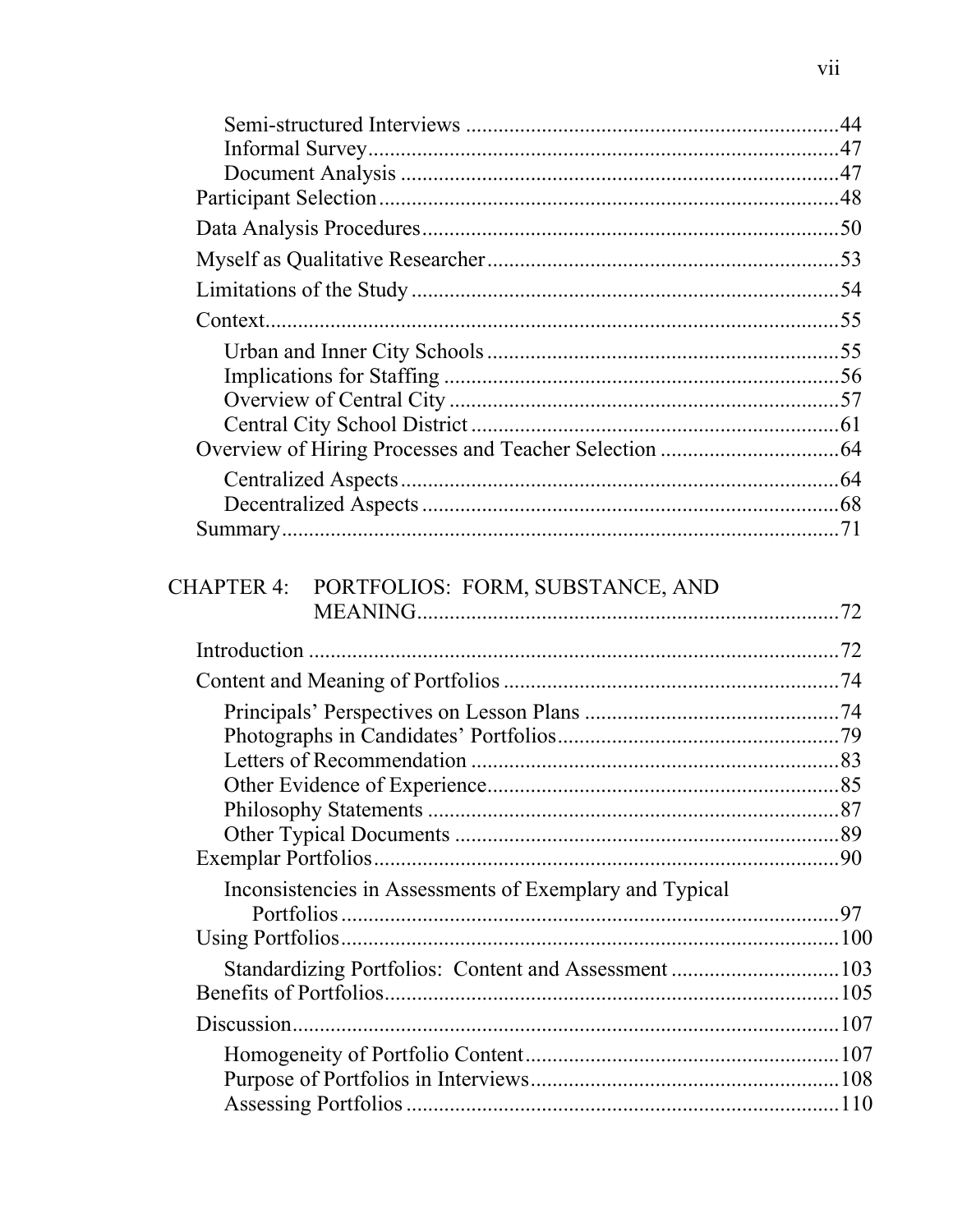| Standardization versus Idiosyncrasies of Portfolios 111           |  |
|-------------------------------------------------------------------|--|
|                                                                   |  |
|                                                                   |  |
| CHAPTER 5: PORTFOLIOS, INTERVIEWS, AND THE                        |  |
|                                                                   |  |
|                                                                   |  |
|                                                                   |  |
| Perceived Benefits of Interview Portfolio Use in Teacher          |  |
|                                                                   |  |
|                                                                   |  |
|                                                                   |  |
|                                                                   |  |
|                                                                   |  |
|                                                                   |  |
|                                                                   |  |
|                                                                   |  |
| The Role of the Interview Portfolio in Teacher Selection 148      |  |
| The Principal's Authority in the Teacher-Hiring Process154        |  |
|                                                                   |  |
|                                                                   |  |
| CHAPTER 6: THE CONTEXT FOR TEACHER SELECTION  161                 |  |
| Context of Teacher Selection in Central City School District  162 |  |
|                                                                   |  |
|                                                                   |  |
| Assessing Centralized Screening of Teacher Applicants167          |  |
| Conflicting Goals of Central Office and School Building           |  |
|                                                                   |  |
|                                                                   |  |
|                                                                   |  |
|                                                                   |  |
|                                                                   |  |
|                                                                   |  |
|                                                                   |  |
|                                                                   |  |
|                                                                   |  |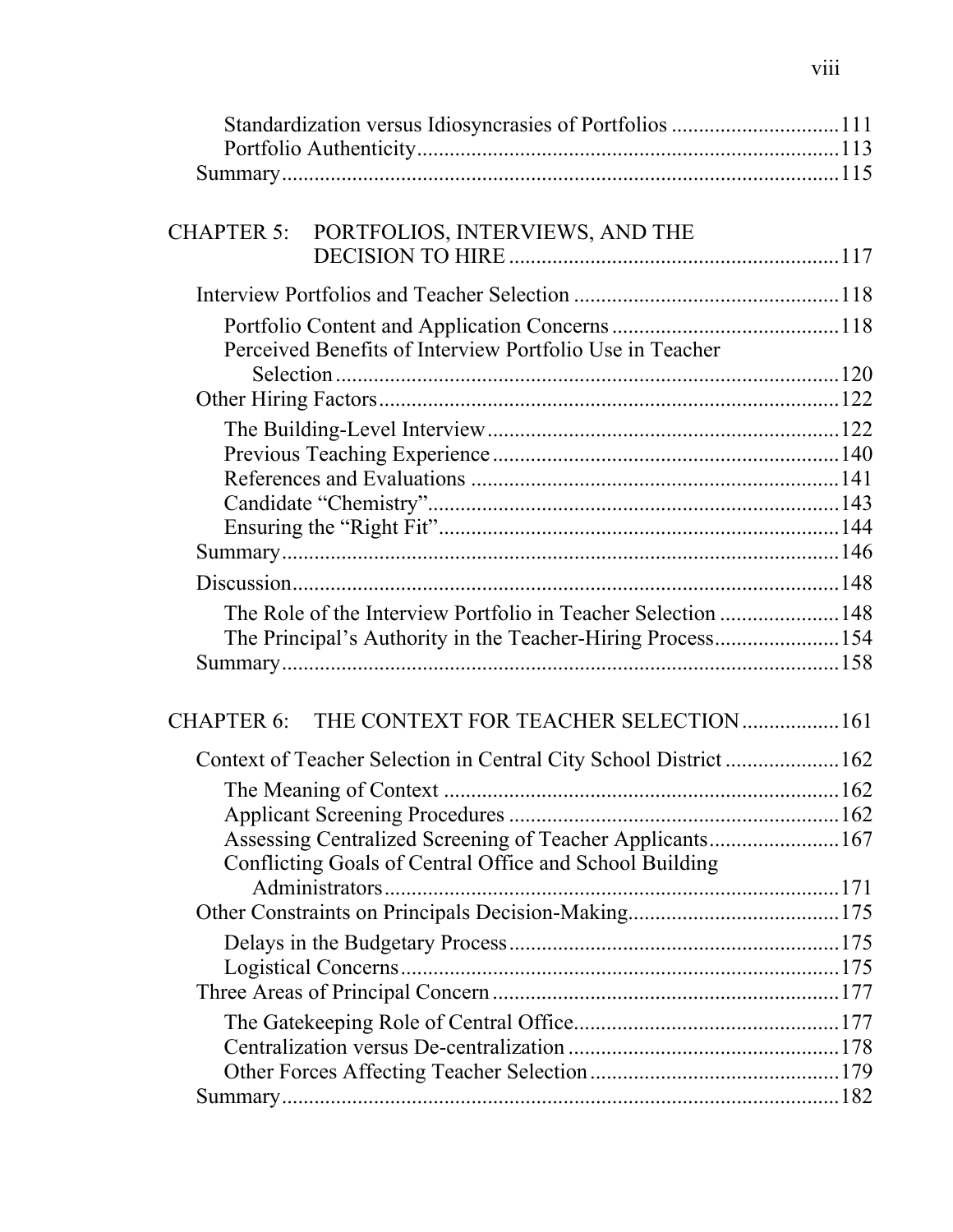| <b>CHAPTER 7:</b> | SUMMARY, CONCLUSIONS, AND                                            |  |
|-------------------|----------------------------------------------------------------------|--|
|                   |                                                                      |  |
|                   | Summary of Findings with Regard to Central Research                  |  |
|                   |                                                                      |  |
|                   |                                                                      |  |
|                   |                                                                      |  |
|                   |                                                                      |  |
|                   |                                                                      |  |
|                   |                                                                      |  |
|                   |                                                                      |  |
|                   | APPENDIX A TEACHER SELECTION CRITERIA RANKING 207                    |  |
| <b>APPENDIX B</b> | ANALYSIS OF INTERVIEW GUIDE<br><b>QUESTIONS ASKED OF 18 BUILDING</b> |  |
|                   |                                                                      |  |
|                   | APPENDIX D DEMOGRAPHICS OF BUIIDING PRINCIPALS 211                   |  |
|                   | APPENDIX E CODING REPORTS CENTRAL RESEARCH                           |  |
|                   |                                                                      |  |
|                   | APPENDIX G MOST INFLUENTIAL HIRING FACTORS 218                       |  |
|                   | APPENDIX H LEAST INFLUENTIAL HIRING FACTORS219                       |  |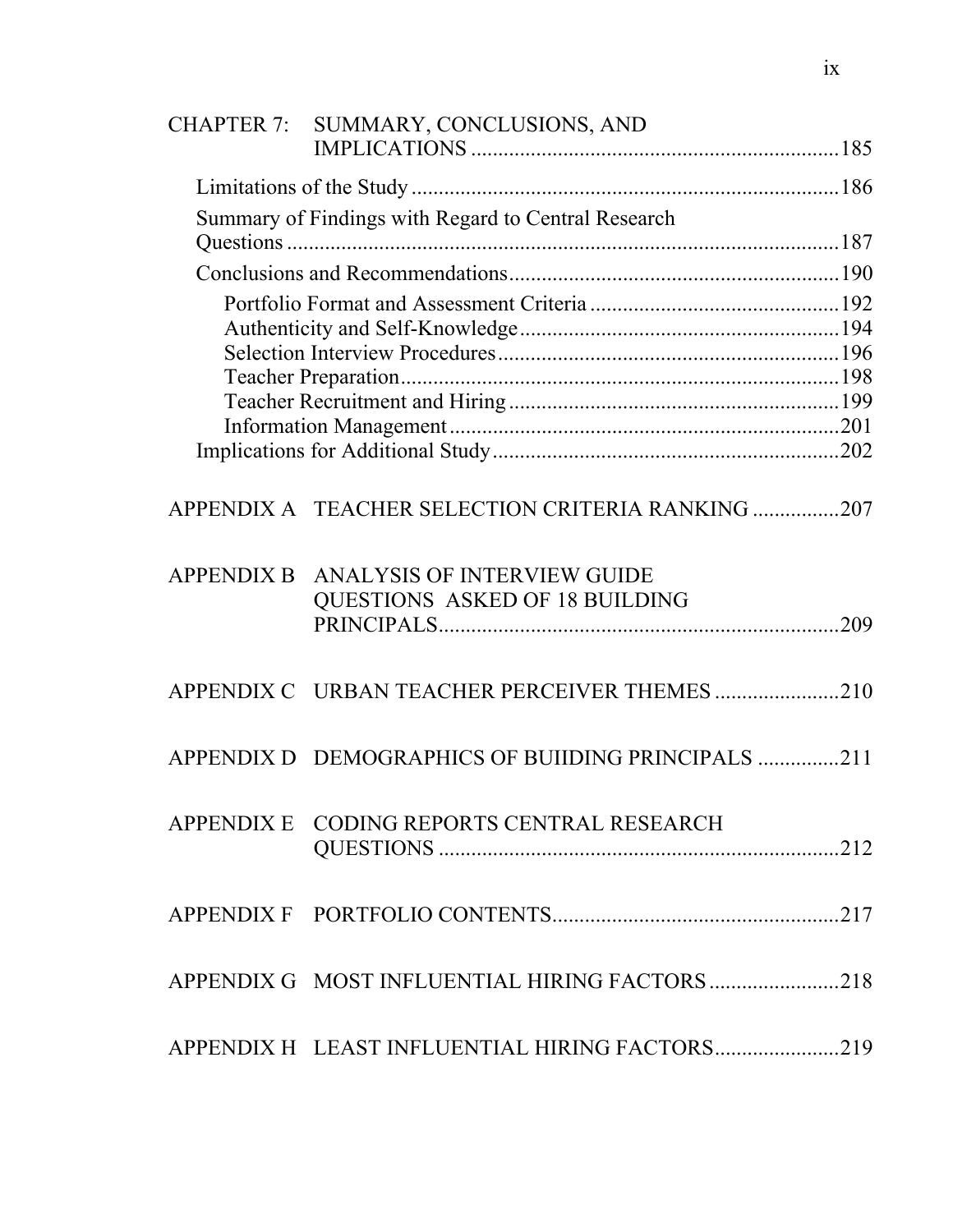| <b>REFERENCES</b> | <u>the state of the contract of the contract of the contract of the contract of the contract of the contract of the contract of the contract of the contract of the contract of the contract of the contract of the contract of</u> |  |  |
|-------------------|-------------------------------------------------------------------------------------------------------------------------------------------------------------------------------------------------------------------------------------|--|--|
|-------------------|-------------------------------------------------------------------------------------------------------------------------------------------------------------------------------------------------------------------------------------|--|--|

 $\mathbf{X}$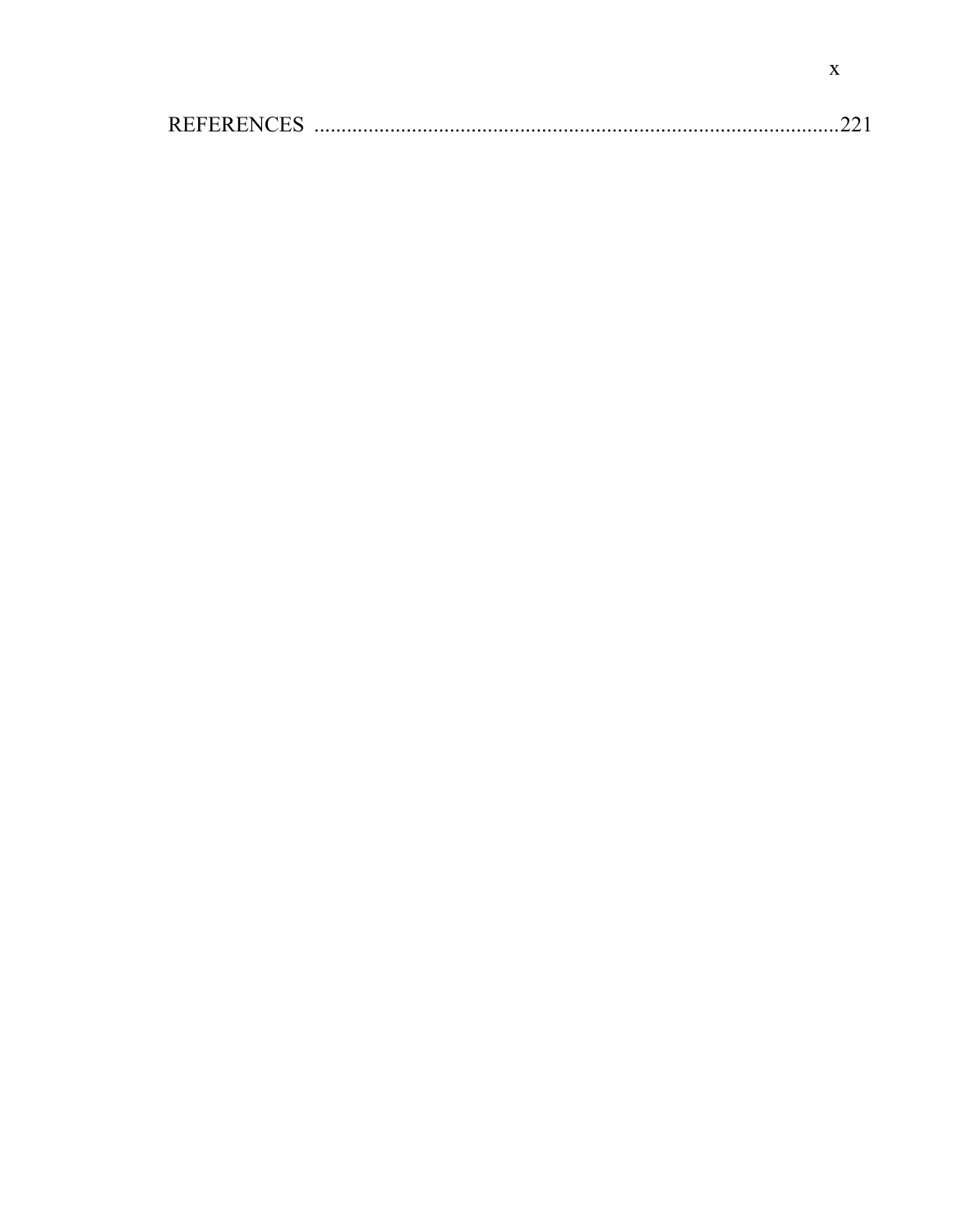#### Acknowledgments

 I wish to acknowledge the invaluable support and advice of my dissertation advisor, Dr. Marilyn Tallerico. I extend my gratitude to the additional members of my committee, Dr. Diana Straut and Dr. Adah Ward-Randolph.

 I also wish to thank the principals for their cooperation and participation in the interviews. Without their assistance, this research would not have been possible.

 To my wife, Karen, for her patience and the hours she spent in word processing my dissertation, a word of thanks is due. Finally, I offer a "special thanks" to Linda Lumia whose talent for proofreading was greatly appreciated.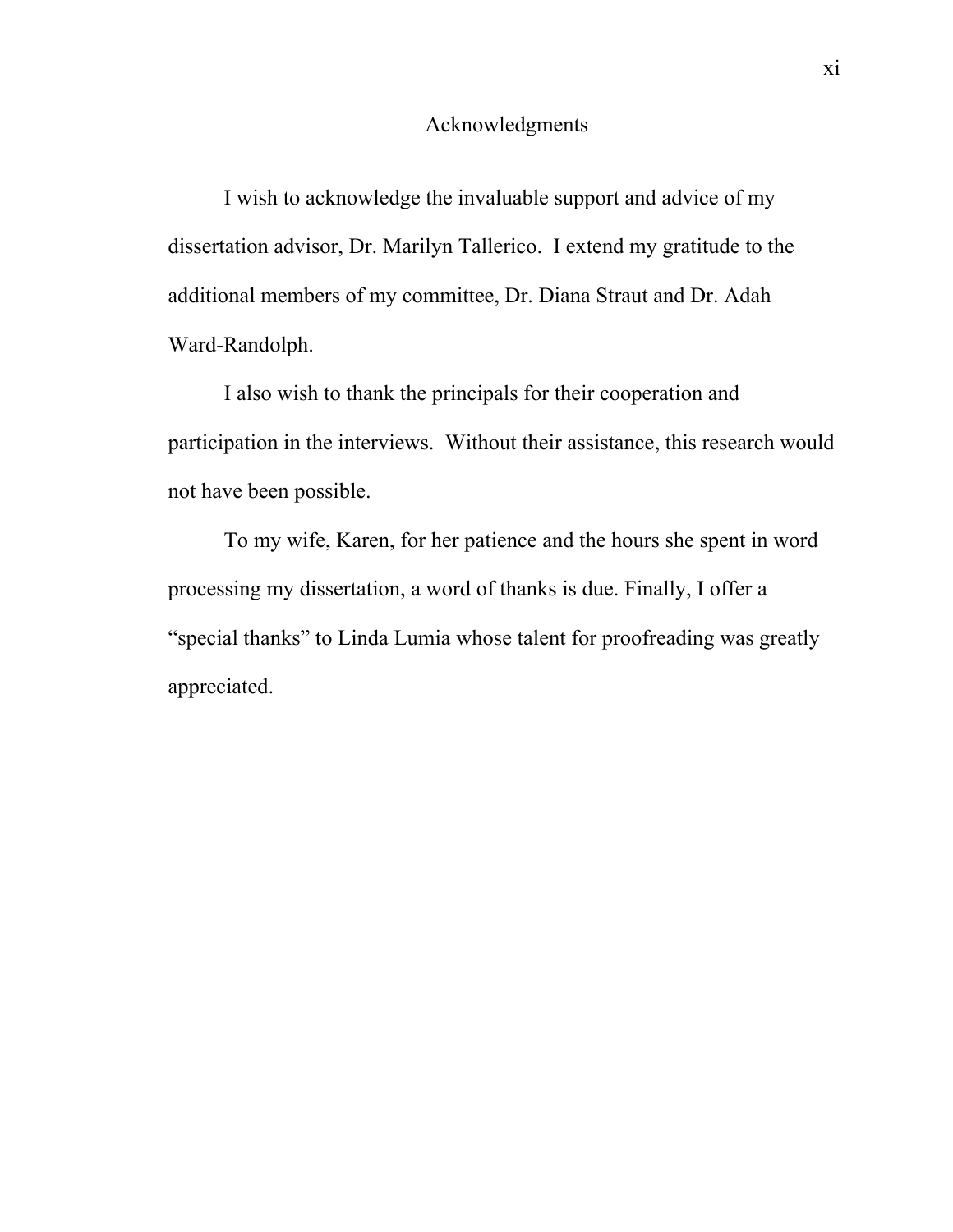#### CHAPTER 1: INTRODUCTION AND OVERVIEW

#### The General Problem

 Hiring qualified teachers is one of the most important steps toward providing a sound education for students. The teacher-selection process is a critical task that faces the educational administrator on a routine basis (Bolton, 1969). Educational institutions have placed great importance upon selecting teachers whose mission is to develop positive, caring, and meaningful growth experiences with their students. To this end, it has become increasingly important for educational administrators to attract, recruit, select, and retain talented teachers. Selection is a form of evaluating an individual's capacity or potential to succeed at a task (Applegate, 1987). Cruickshank (1986) observed "short of the search for the Holy Grail, there hardly has been a human quest more persistently and doggedly pursued than the hunt for the 'good' teacher"  $(p, 1)$ .

 According to Bolton (1969), the decision to select a teacher from a number of applicants is the "culmination of a series of preliminary decisions" which constitute the selection process"  $(p. 329)$ . The selection of teachers is so crucial to the quality of the educational program that it seems obvious this decision should be made with all due care.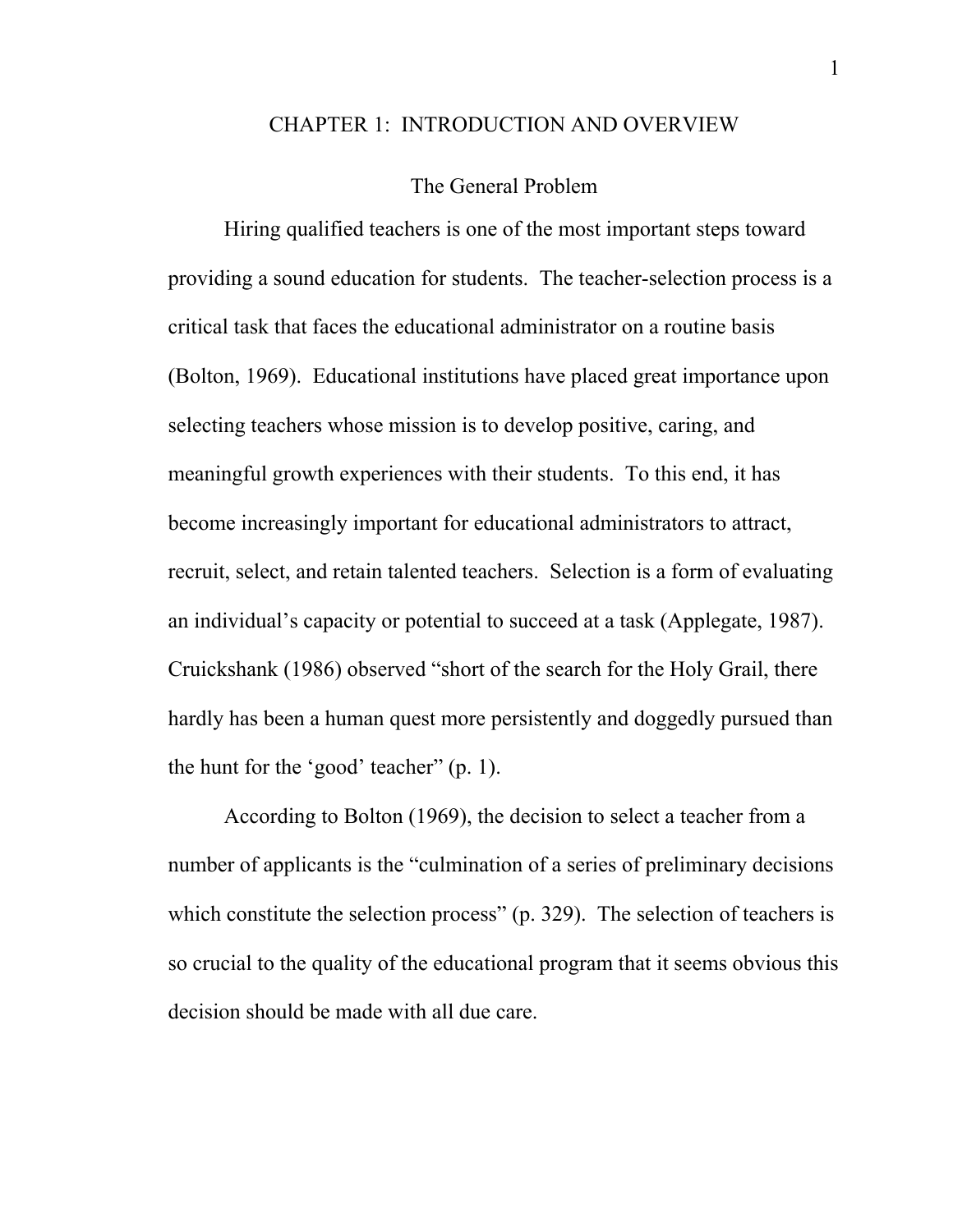Hiring a candidate on the basis of his or her potential for good teaching is too complex an activity to be assessed solely by means of an interview. Additional techniques are needed to determine whether a candidate's knowledge is reflected in appropriate teaching behavior. One such technique that is currently becoming more widespread is the teacher interview portfolio (Wolf, 1996). This term may be defined as a compilation of information about a teacher's practice (Wolf, 1996). An interview portfolio can include a variety of samples such as lesson plans, videotapes of instruction, the teacher's written descriptions of actual lessons, and annual evaluations. Such artifacts are often accompanied by a short statement or caption, which identifies the item and explains the context in which it was created. According to Wolf (1996), the portfolio should carefully and thoughtfully document a set of accomplishments attained over an extended period of time. The process should be ongoing and conducted in consort with colleagues and mentors. One of the objectives of this study was to look at whether or not this innovation is making a difference in terms of providing meaningful information upon which school principals may base hiring decisions.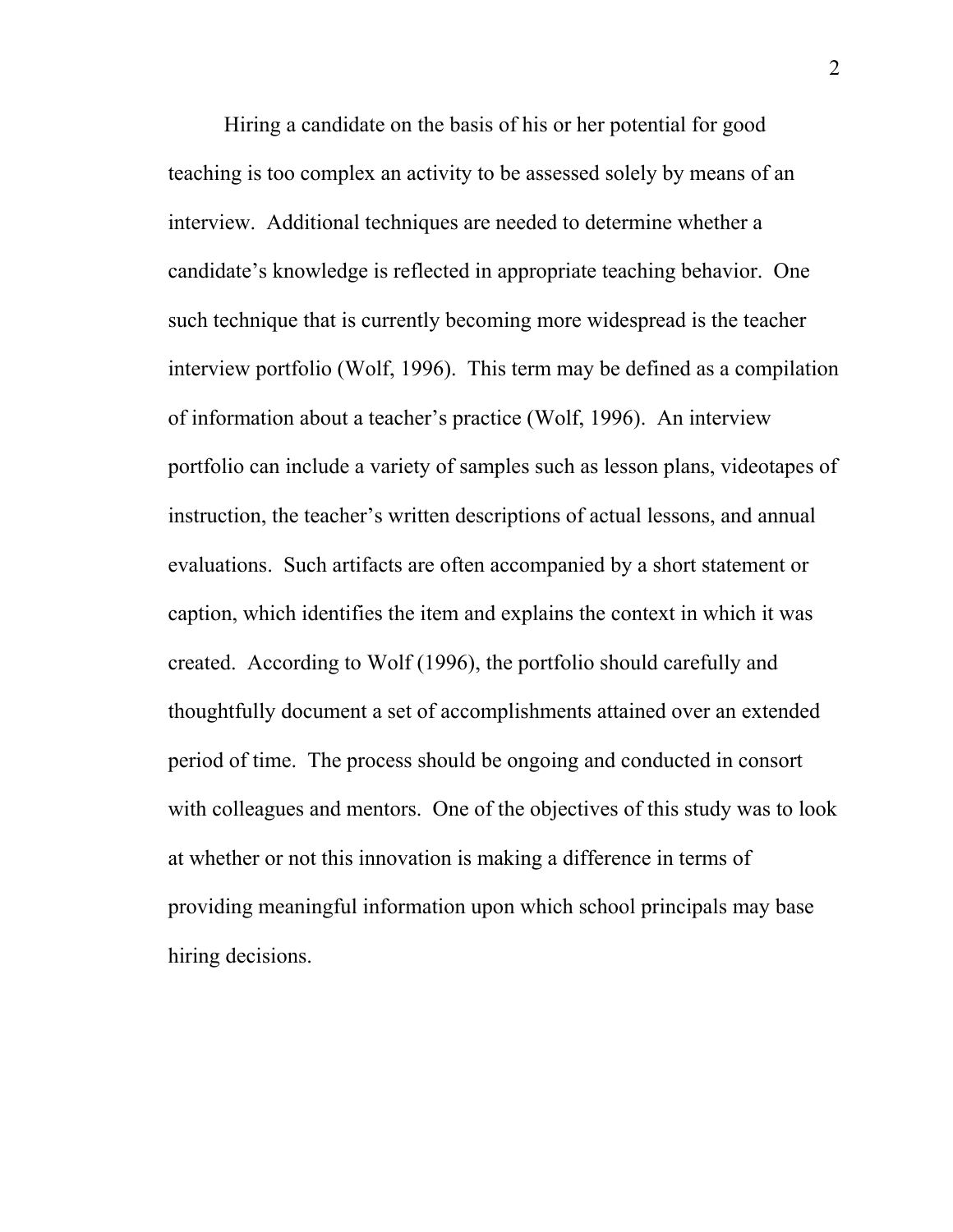#### The Background of the Problem

 Prior research on portfolios has focused primarily on information that a portfolio provides about a teacher candidate, how portfolios should be structured, and what they should contain (Boody & Montecinos, 1997; Fulmer, 1995; Gibbs, 1998; Wisnor & Ellefson, 1995; Wolf, 1991, 1996). Scant research has been done regarding the usefulness of a portfolio in an interview for a teaching position or on school administrators' perspectives regarding such material (Boody & Montecinos, 1997; Gibbs, 1998).

 One of the challenges of my research was to explore this topic qualitatively. I was reluctant to reduce people to numbers and to lose the richness of context. Through qualitative interviews and document analysis, I sought to find out how, if at all, the use of teacher interview portfolios was affecting school principals' thinking concerning the teacher-selection process. Thus, a qualitative approach best served as the method to answer my research questions. I was seeking to gain insight into how teachers were hired and if portfolios had played a part in the decision-making process.

## Theoretical Framework

 This study was based upon qualitative research. The data collected were rich in description of people, places, and conversations. My research questions were devised to investigate topics in all their complexity and in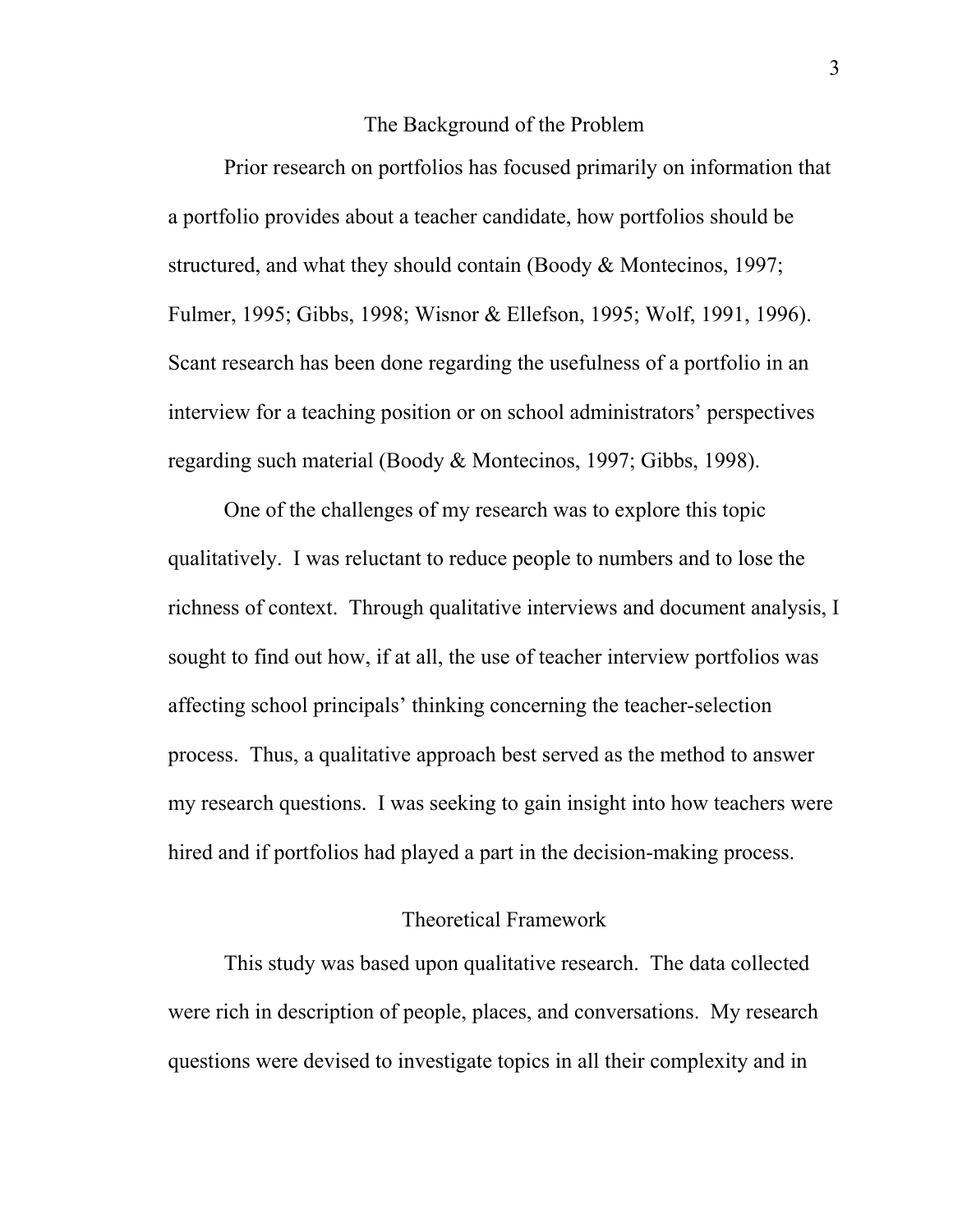*<sup>4</sup>context*.<sup>*n*</sup> Context may be understood as the specific set of properties (including social, cultural, and political) that pertain to an event. Strauss and Corbin (1990) defined context as "the particular set of conditions within which action/interaction strategies are taken to manage, handle, carry out, and respond to a specific phenomenon"  $(p. 101)$ . I was concerned with understanding human behavior from the subjects' frame of reference. I sought to uncover how principals developed the perspectives they held regarding teacher selection through the use of portfolios.

 In this exploratory case study, I examined the introduction of teacher interview portfolios into the selection process through semi-structured interviews of school principals, an informal survey, and document analysis of interview portfolios and District teacher-selection policies and procedures. My research into this area sought to distill an understanding of practice from the point of view of school principals.

Specific Purpose of Study and Research Questions

 More specifically, my purpose was to determine how teacher interview portfolios were used in the decision-making process of teacher selection. My research questions were:

What forms do teacher interview portfolios take?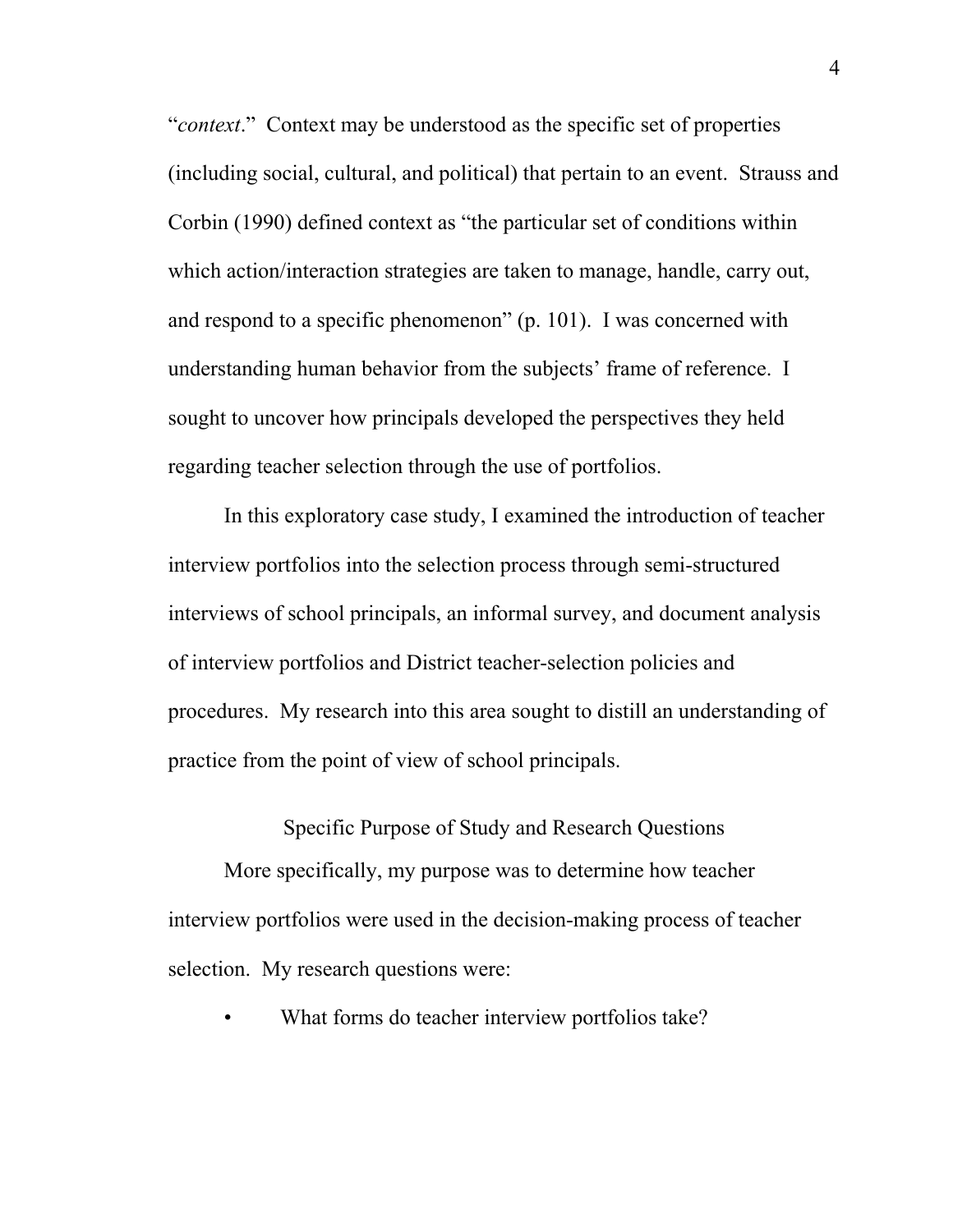- What meaning do school administrators make of these portfolios?
- How, if at all, are teacher portfolios being used by administrators in deciding whom to hire?

Initially, the focus of my research was on interview portfolios. What emerged, however, over the course of this study was broader in scope. This initial focus on interview portfolios expanded and my research eventually became based upon grounded theory. The principals became units of analysis. They shared their views regarding other elements of the teacher selection process including the gate-keeping role of Central Office, delays in the budgetary process, and other factors affecting teacher selection in the District. Thus, the study revealed much about principals and their perspectives on these issues.

I acknowledge that some principals may have been using my own "insider" status (I, too, served as a principal in Central City School District) as a channel to convey their concerns to Central Office. My study afforded them anonymity and perhaps principals felt a degree of "openness" about sharing their true feelings.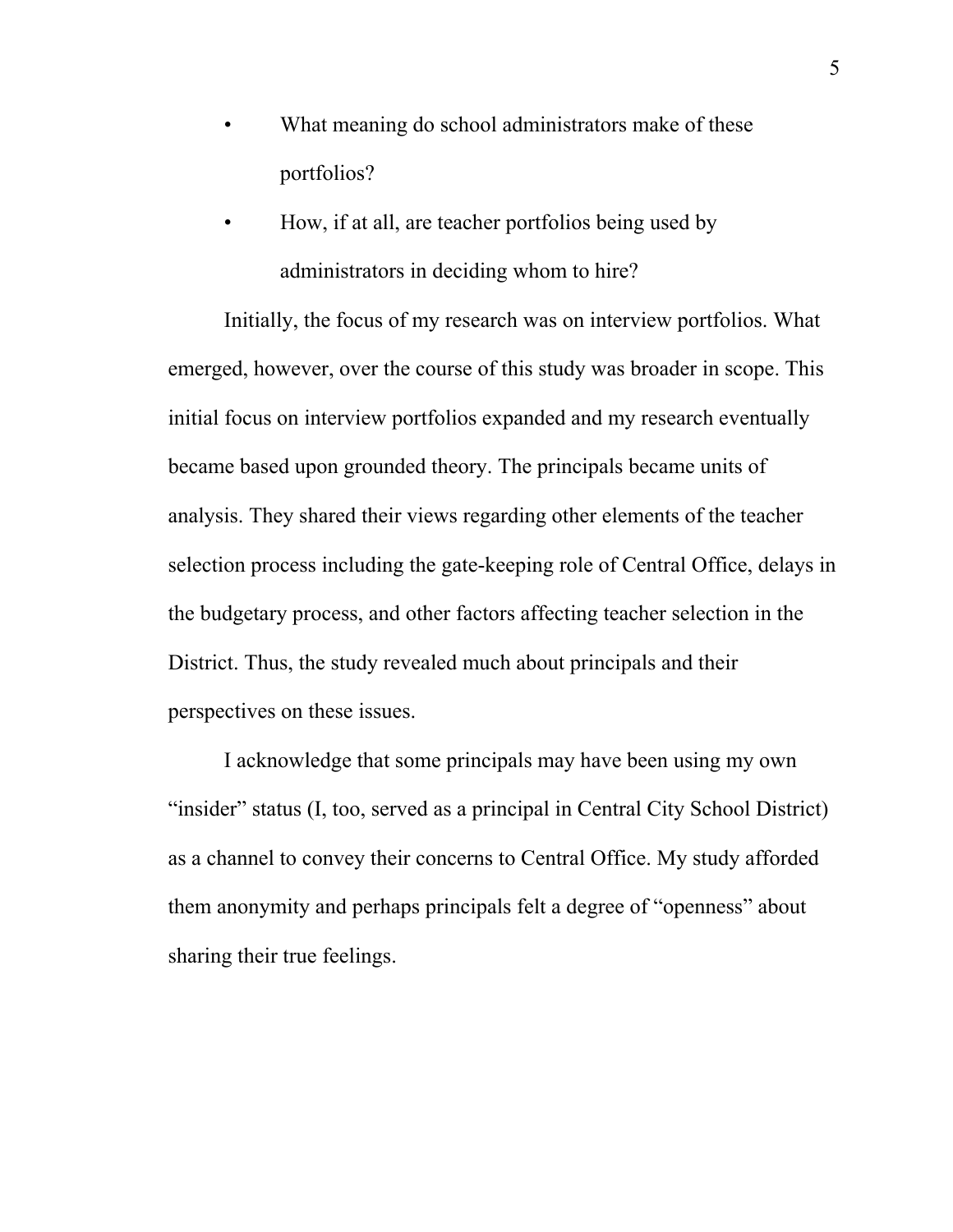#### Research Methods

 A case study approach served as the overall framework for my research. The study was situated in the hiring policies and practices of Central City School District from 1995 to 1999. Semi-structured interviews of kindergarten through 12th grade principals at the building level served as one means of data collection. During the course of these interviews, 2 of the 18 principals interviewed mentioned that they had recently hired teachers primarily due to the favorable impression made by those candidates' portfolios. I spoke at length with these two newly-hired teachers. Additionally, an informal survey was given near the conclusion of each interview in an attempt to determine each interviewee's ranking of teacher-selection criteria (see Appendix A) and where applicants' portfolios fell within those rankings. The results of these brief surveys provided additional topics for discussion within the interviews.

Document analysis of applicants' interview portfolios and District selection policies and procedures were also included. This "methodological" triangulation," according to Stake (1995), increased my confidence in my interpretations. According to Stake, when researchers employ "multiple" approaches within a single study, we are likely to illuminate or nullify some extraneous influences" (p. 114). In this study, the multiple approaches involved an informal survey, interviews, and document analysis.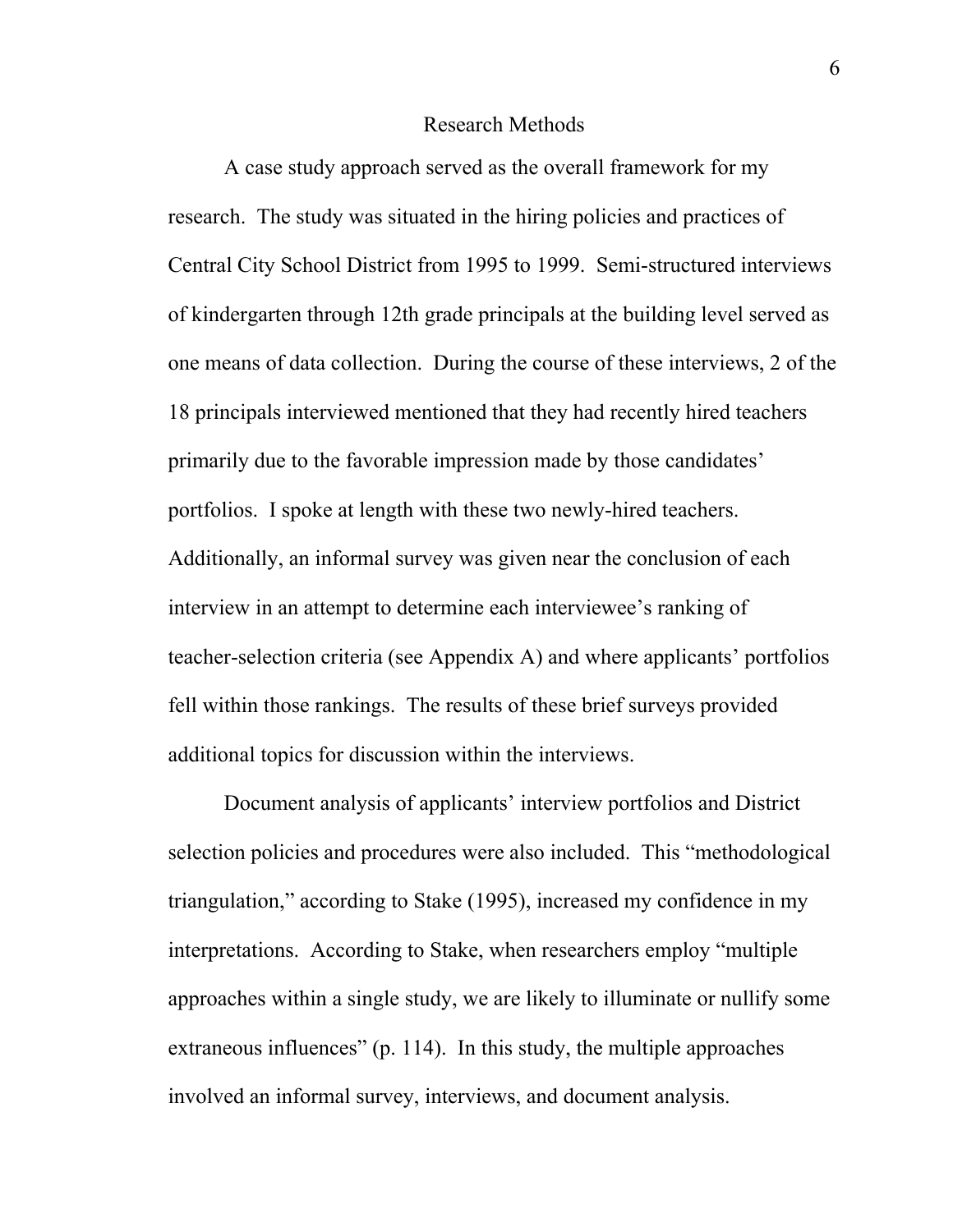#### *Data Collection Procedures*

 I designed and used an interview guide that included a list of questions or topics for exploration during the interview. I field-tested the guide with a purposeful sample of six public school principals (two each from elementary, middle, and high schools).

 According to Goetz and LeCompte (1984), individuals selected for the study must be appropriate for the purpose of the research. I selected school principals from Central City School District with a wide range of backgrounds regarding grade level, experience, age, gender, and race.

 I made the first determination regarding which principals to interview based upon a document analysis of Central City School District personnel records from 1995 to 1999. I examined requests from building principals to interview teacher candidates during these years. Building principals submit such requests to their respective Divisional Directors: elementary, middle, or high school. I began by interviewing principals from those buildings that had the greatest number of such requests in anticipation that the interviews would yield richer data. Interviewing principals of buildings who may have only hired one or two candidates during this time frame could have wasted valuable time.

 I decided to interview only building principals and not assistant principals or administrative interns. My rationale for doing so emerged from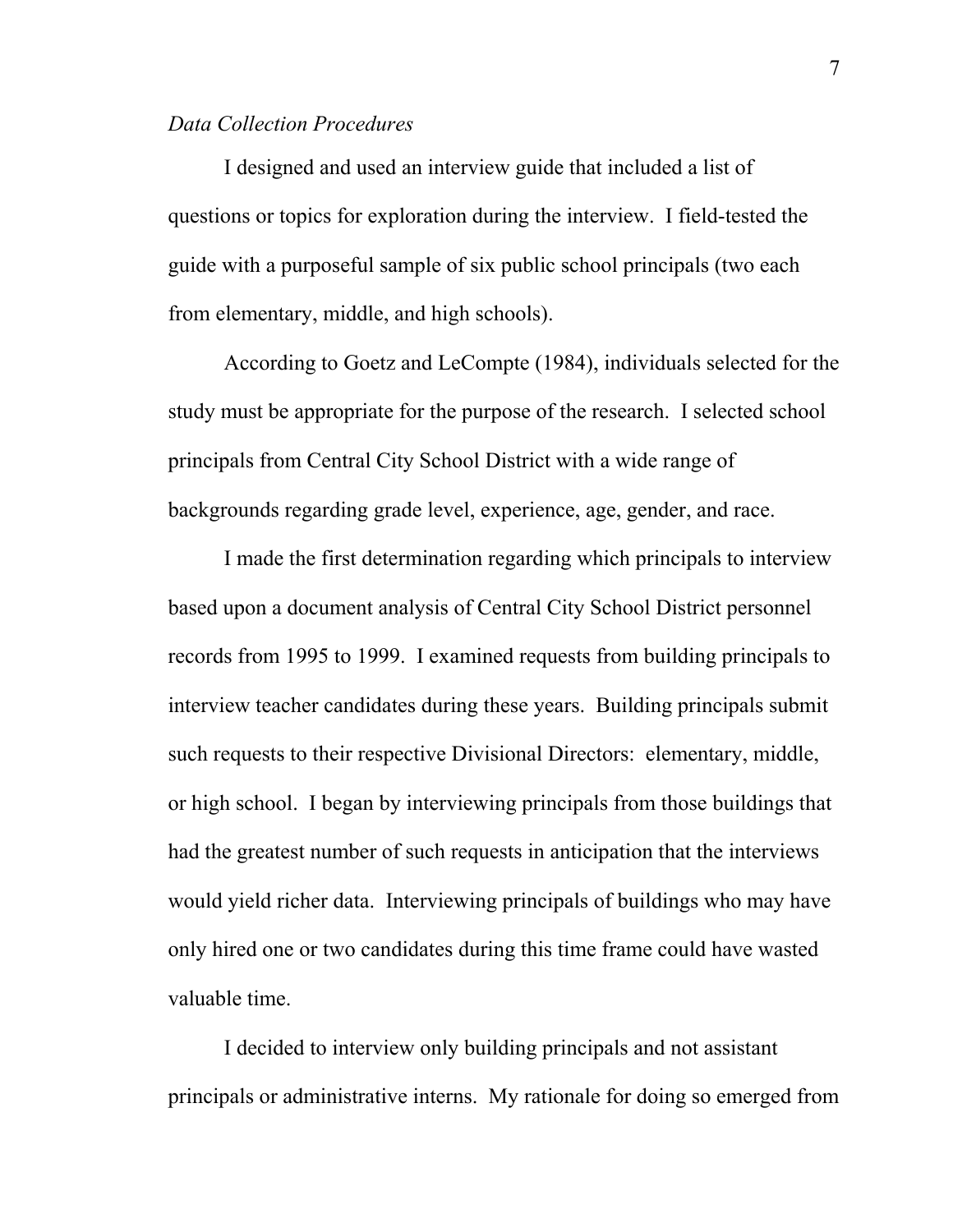the realization that principals play a key role in the interview process. In addition, final approval or disapproval for hiring teachers ultimately rested with the principals. I purposefully selected Central City School District principals in an attempt to provide a cross section of this group in terms of age, experience, grade level, race, and gender. My goal was to have the group that I interviewed reflect the diversity of the principals in the District.

#### *Data Analysis*

 I began with an examination of data that had been heard and extracted concepts and themes that described the interviewees' world. I then decided what areas would be examined in more detail. This preliminary analysis revealed how to redesign questions to focus on central themes as the interviewing progressed. After the interviewing was complete, I began a more in-depth analysis of what my interviewees revealed. By utilizing this process, I was able to discover additional themes and concepts to build an overall explanation.

I followed Rubin and Rubin's (1995) series of steps in the process of data analysis after data collection. As a starting point, I placed in one category all the material from all interviews that addressed one theme or concept. I then compared material within the categories to look for variations and nuances in meanings. I next made a comparison across categories to discover connections between themes. My goal for such an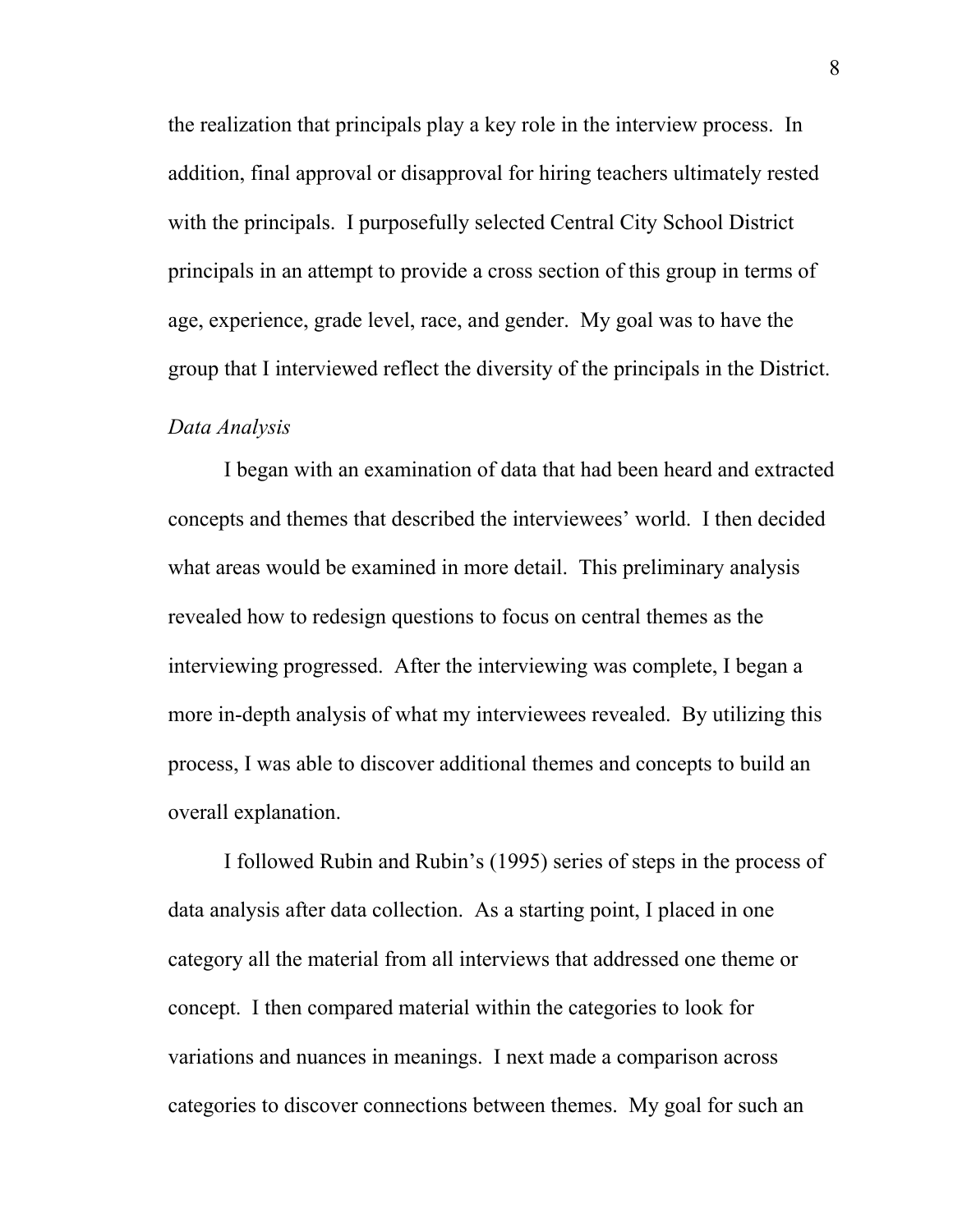analysis was to be able to share with others what my interpretation meant for policy-making, practice, and comprehending the social world of the participant.

#### Summary

 In summary, data collection techniques shared the common purpose of bringing order, structure, and meaning to the mass of collected data. To build grounded theory, I looked for general statements about relationships among categories of data. My research into this area sought to distill an understanding of reality from the point of view of school administrators. I sought to gain insight into the teacher interview process and teacher interview portfolios in a specific urban school district. Such an examination of practitioners' viewpoints hopefully will assist with filling the void in the published research presently available.

The organization of this dissertation is as follows:

- Chapter 1 introduces the dissertation focus and methods.
- Chapter 2 provides a review of the literature related to this focus.
- Chapter 3 describes the research methods and context of the study.
- Chapters 4-6 discuss findings.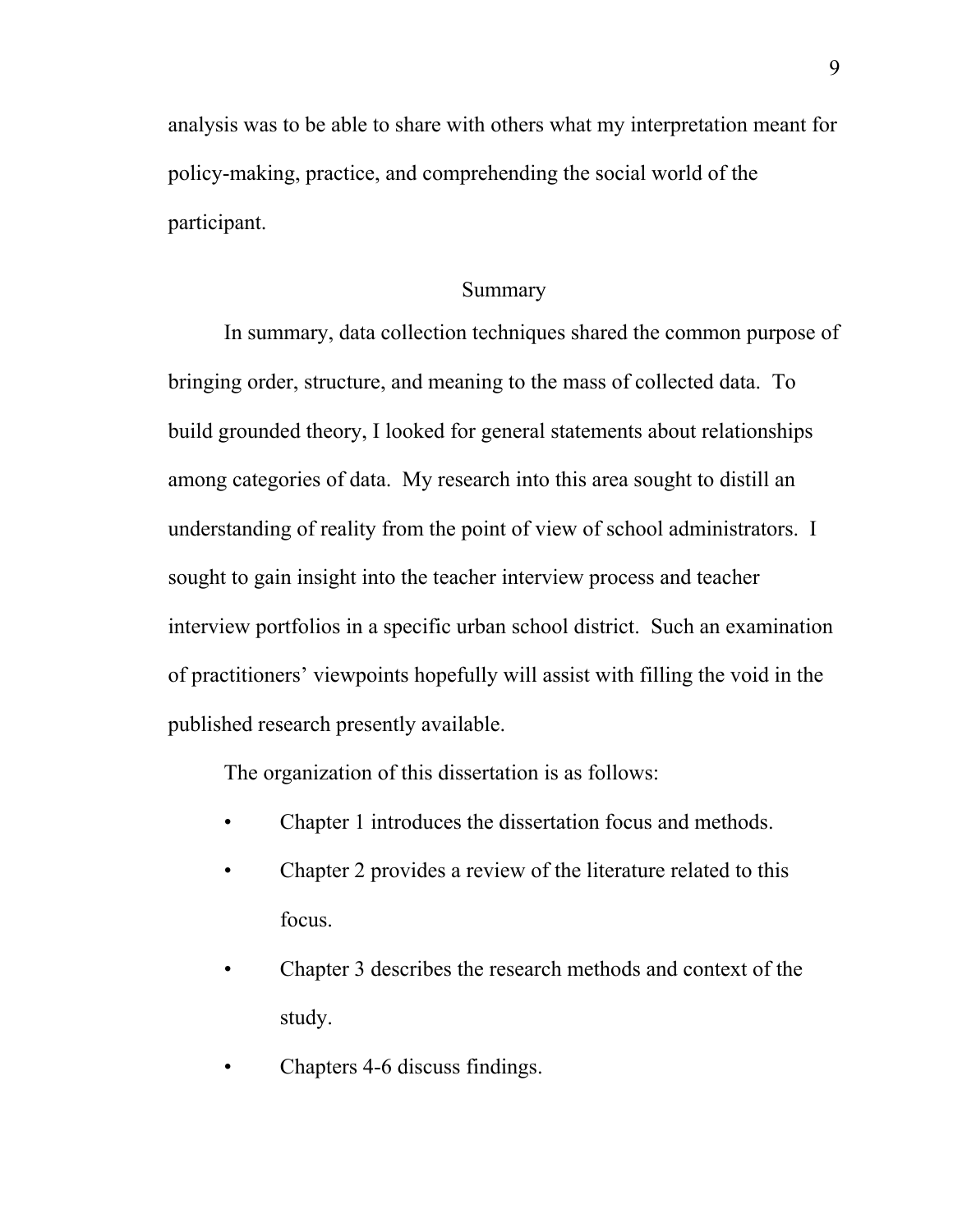• Chapter 7 presents conclusions and implications of the study for practice and future research.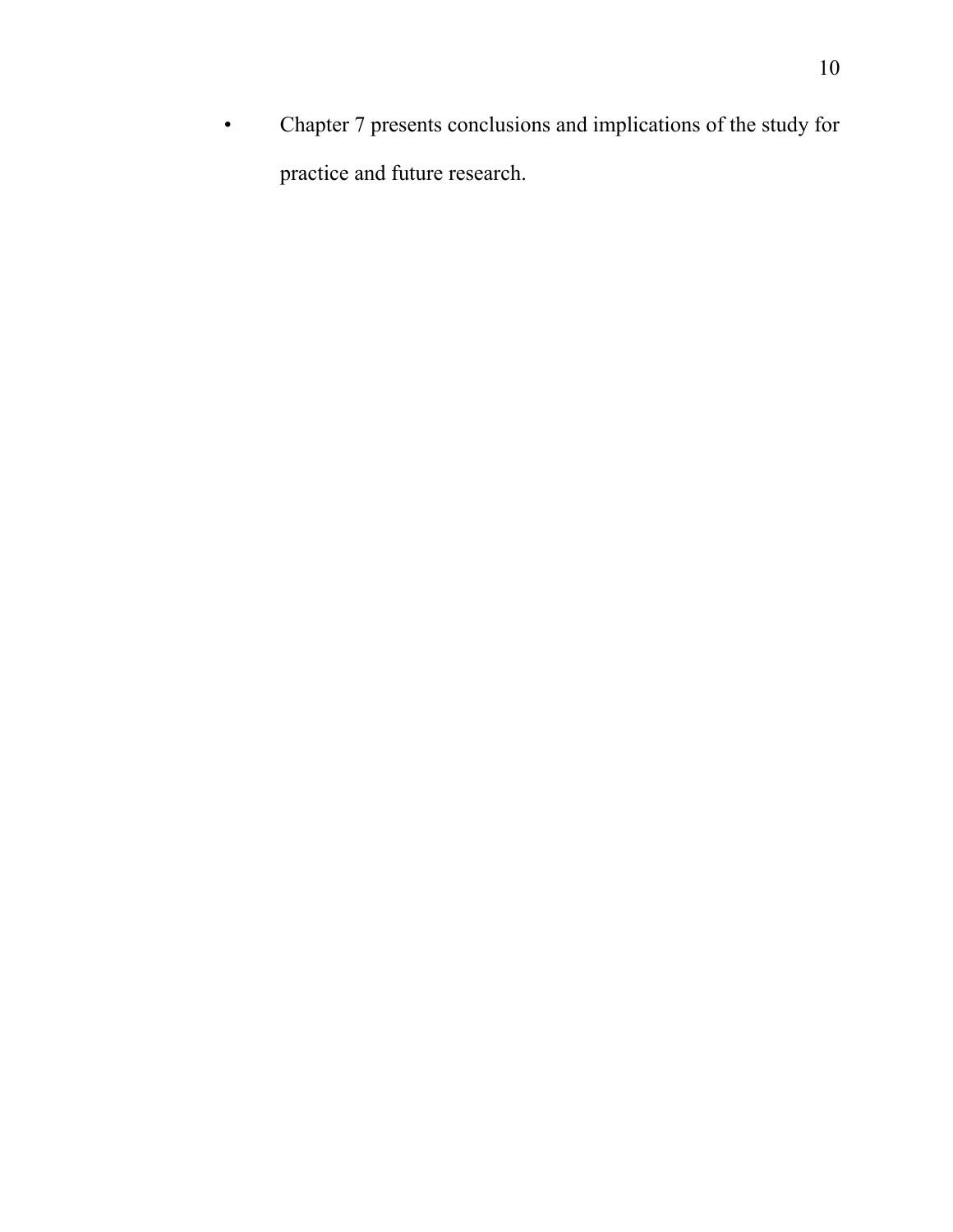#### CHAPTER 2: REVIEW OF THE LITERATURE

#### Introduction

 I begin this chapter with an overview of different types of portfolios including interview, performance, and program portfolios. A discussion of the benefits and concerns of using portfolios follows. I conclude the chapter by reviewing research studies concerning the employment interview, group interview, and educational setting interviews. Additionally, I examine content and structure of the employment interview. Against this backdrop, interview portfolios may be viewed as an additional means of obtaining information to make hiring decisions.

#### Definition and Format of Portfolios

#### *Interview Portfolios*

Fulmer (1995) defined the interview portfolio as a "summary of courses, experience, achievements, awards, service, interests, and recommendations fleshed out by student work samples" (p. 12). The primary purpose of such a portfolio is to gain entry into the next door—to obtain an initial teaching position.

 Similarly, Boody and Montecinos (1997) suggested that an interview portfolio represents what the candidate considers to be exemplary work; it can provide measures of performance and a concrete basis for insightful